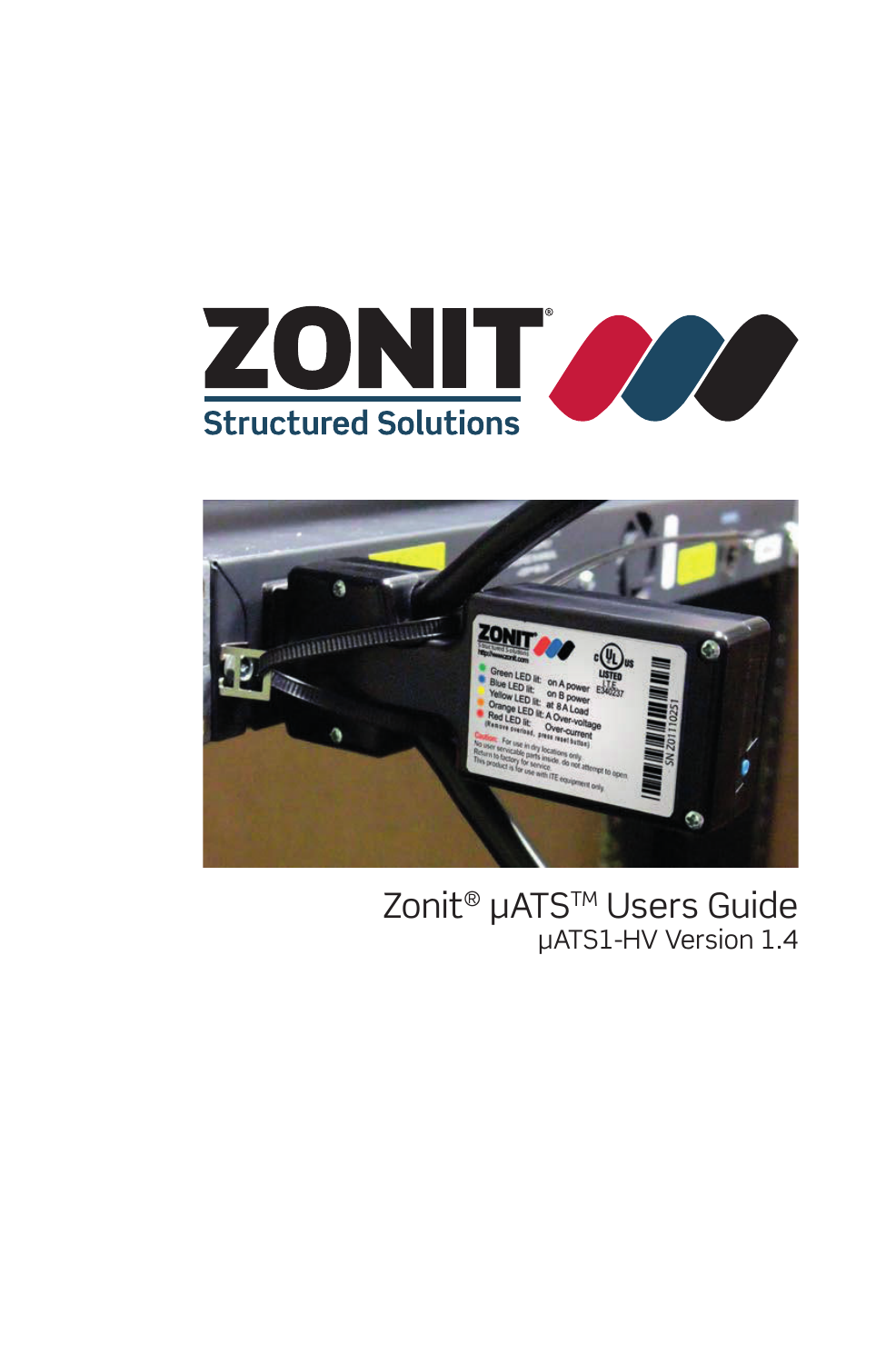# **Table of Contents**

| Copyright © Zonit Structured Solutions LLC 2008-2013 All rights reserved. |  |
|---------------------------------------------------------------------------|--|



Waste Electrical and Electronic Equipment (WEEE)

Within the European Union this symbol indicates that this product should not be disposed in household waste. It should be deposited at an appropriate facility to enable recovery and recycling. For information on how to recycle this product, please check with the reseller of the product that replaces this product "Take Back" or the original seller of this product.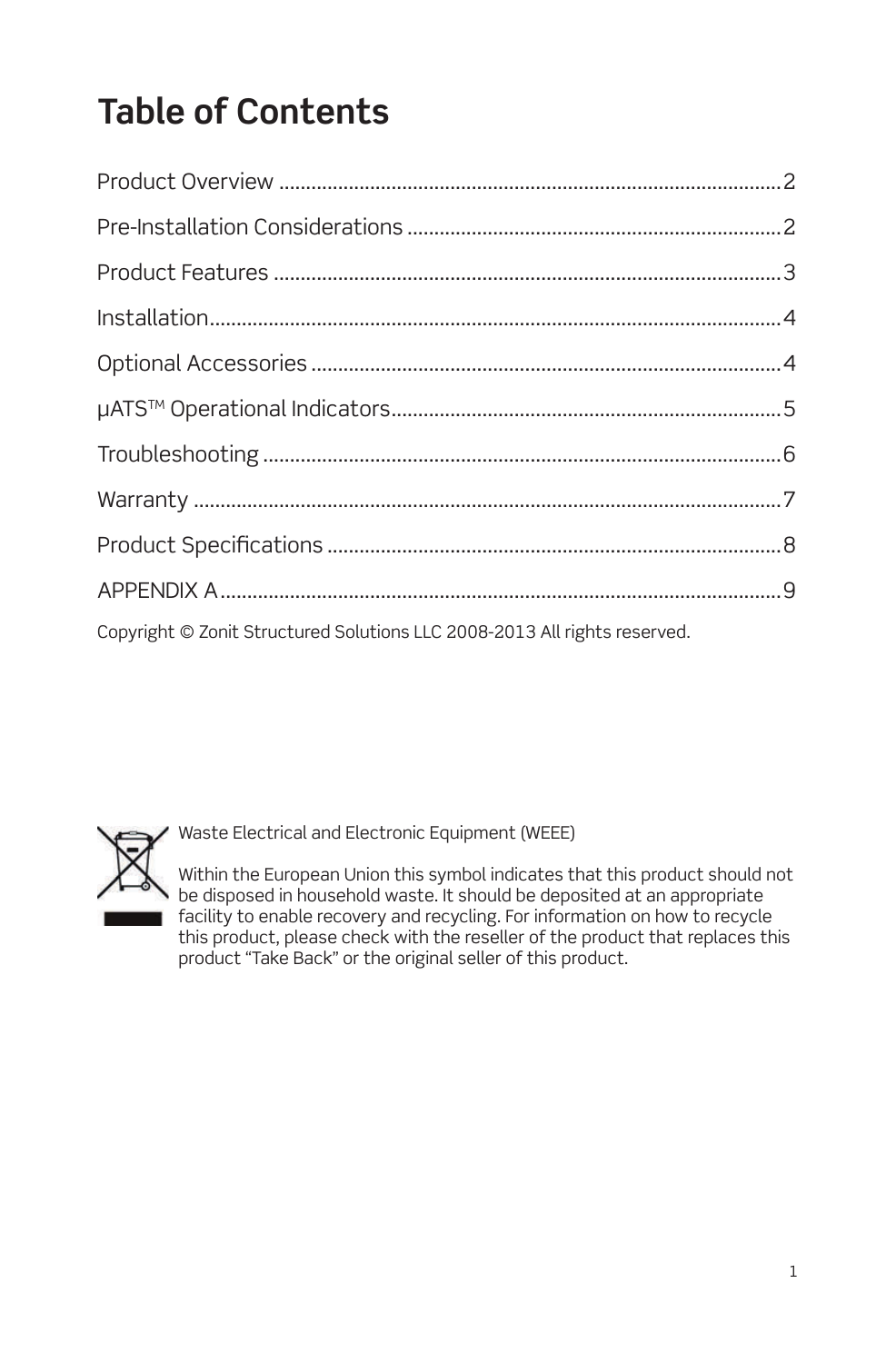#### **Product Overview**

| Product ID:  | Zonit <sup>®</sup> Micro Automatic Transfer Switch ("µATS™")                                                                                                                                                                                                                                                                                                                                                                                                                                                                                                                                                                                                                                                                    |
|--------------|---------------------------------------------------------------------------------------------------------------------------------------------------------------------------------------------------------------------------------------------------------------------------------------------------------------------------------------------------------------------------------------------------------------------------------------------------------------------------------------------------------------------------------------------------------------------------------------------------------------------------------------------------------------------------------------------------------------------------------|
| Model:       | µATS1-HV                                                                                                                                                                                                                                                                                                                                                                                                                                                                                                                                                                                                                                                                                                                        |
| Description: | The µATS™ is a small form factor, "zero-U" mounting,<br>automatic transfer switch for 208-240VAC service. The<br>µATS™ is for use with ITE equipment only. This product<br>is suitable for use with electronic data processing<br>equipment requiring high to ultra high power path<br>reliability, with fast failover times needed by modern<br>switched power supplies. It is also ideal for applications<br>involving high or very high equipment deployment density.<br>Several types of plug-strips and adaptors for the most<br>common power distribution needs are also available for<br>use with this product. Contact your Zonit <sup>®</sup> Structured<br>Solutions sales representative for additional information. |

#### **Pre-Installation Considerations**

Prior to deployment of the µATS<sup>™</sup>, the following site considerations should be reviewed to ensure the µATS<sup>™</sup> will function properly in its intended application.

#### **POWER TYPE & MOUNTING OPTIONS**

The µATS<sup>™</sup> has IEC C14 plugs on both its A and B input cords, which are to be connected to 208-240V single phase power sources. The output is an IEC320 C13 receptacle, which is the most common input to modern electronic data processing equipment.

The µATS™ can be used in several configurations:

- Direct Attach  $-$  The  $\mu$ ATS<sup>TM</sup> is connected directly to equipment via its integral IEC320 C13 receptacle.
- Y Cord Output  $-$  The  $\mu$ ATS<sup>TM</sup> can be ordered with a 12" output cord terminating in a C13 receptacle.
- Y Cord Hydra Output  $-$  The  $\mu$ ATS<sup>TM</sup> can be ordered with an output cord terminating in two or three C13 receptacles.

Note: For applications that use 120VAC input Zonit also offers µATS™ models for that application. Call or visit our website to learn more.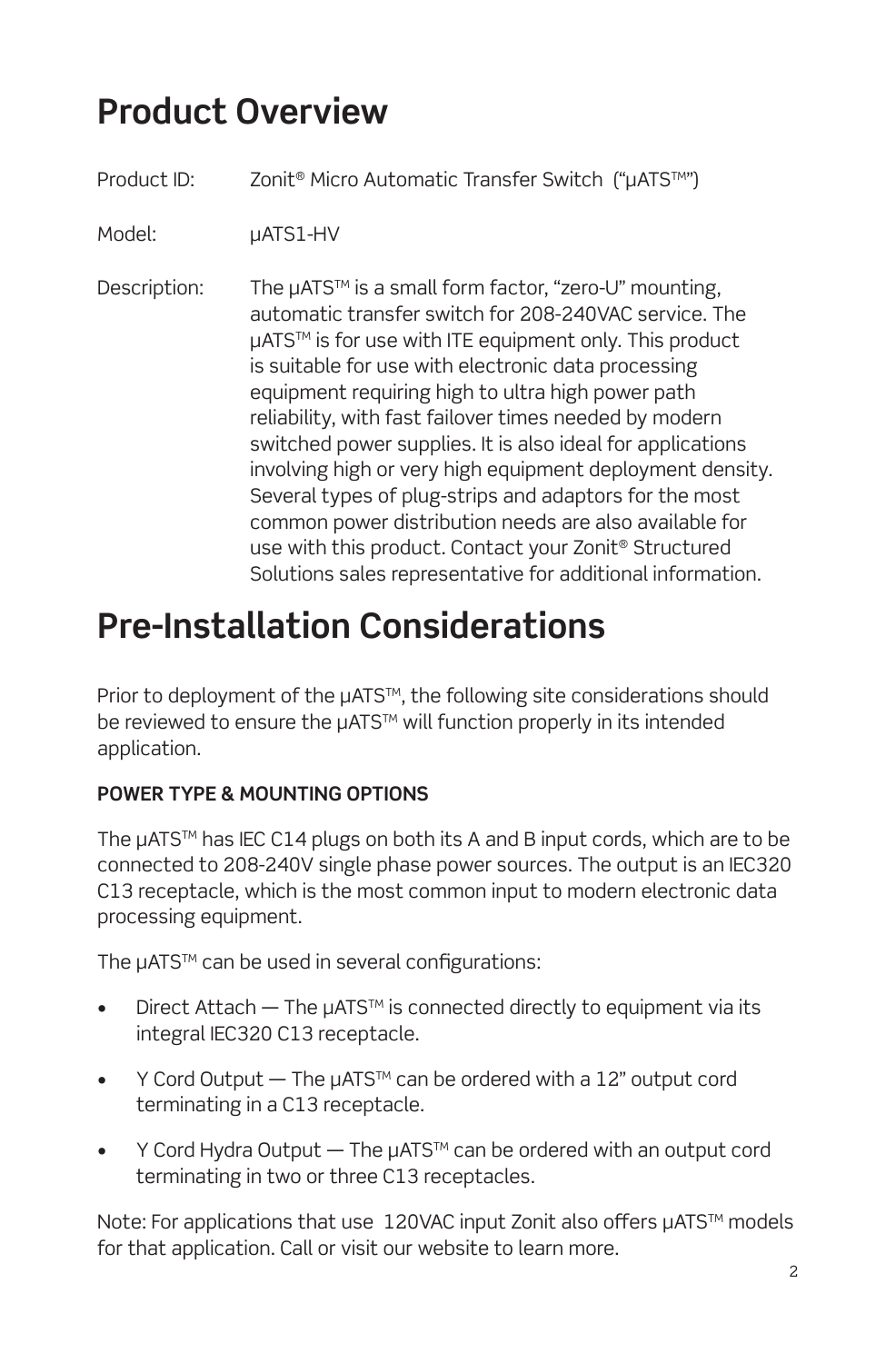### **Product Features**

The IEC320 receptacle was designed for "zero-U" mounting with most devices, no matter the orientation of the device power connector. The unit

has a pair of mounting eyelets which can be used to attach the  $\mu$ ATS<sup>TM</sup> to any suitable support via the optional retention kit to ensure connection security.

- The power input plugs of the Zonit µATS™ are labeled so that the user knows which is the A source and which is the B source. Further, the input plugs can be color coded as desired by the user to key the input plugs to any color-coding scheme used in the data center to identify power sources. Non-standard color cords are available at extra lead time and cost.
- The Zonit µATS<sup>™</sup> is designed to always use the A source if it is available and of acceptable quality. This allows data center managers to know and plan for the load on each power source -a requirement for power capacity management.
- Power quality problems of several types (interruptions, over-voltage, sag, etc.) are detected and will initiate a switch from the A to B source. This helps protect against downtime and makes it easy to use line + UPS power sources without risking downtime.
- The unit has current level sensing and will illuminate a yellow LED when the current draw approaches 8A which is the rated amperage capacity of the unit.
- The Zonit µATS™ is equipped with a Virtual Circuit Breaker. The unit will disconnect the attached load from the service input (either the A source or the B source) if the current draw exceeds 8A for a duration similar, but slightly faster than, an 8A fast blow fuse, and will sound an audible alarm. If the  $\mu$ ATS<sup>TM</sup> is drawing from the A side it will illuminate a red LED and sound the warning buzzer continuously. If on the B side, the unit will briefly illuminate the red LED, sound the buzzer, and then it will shutdown. After removing the excessive load, if the A side power is still available the µATS<sup>™</sup> can then be reset by pressing the reset button on the rear of the case. If B side power is the only power available, it will require the A power cord to be placed on B to reset, after which it can be moved back to the A side, which will cause a switch back to the B side, until the A side power is restored.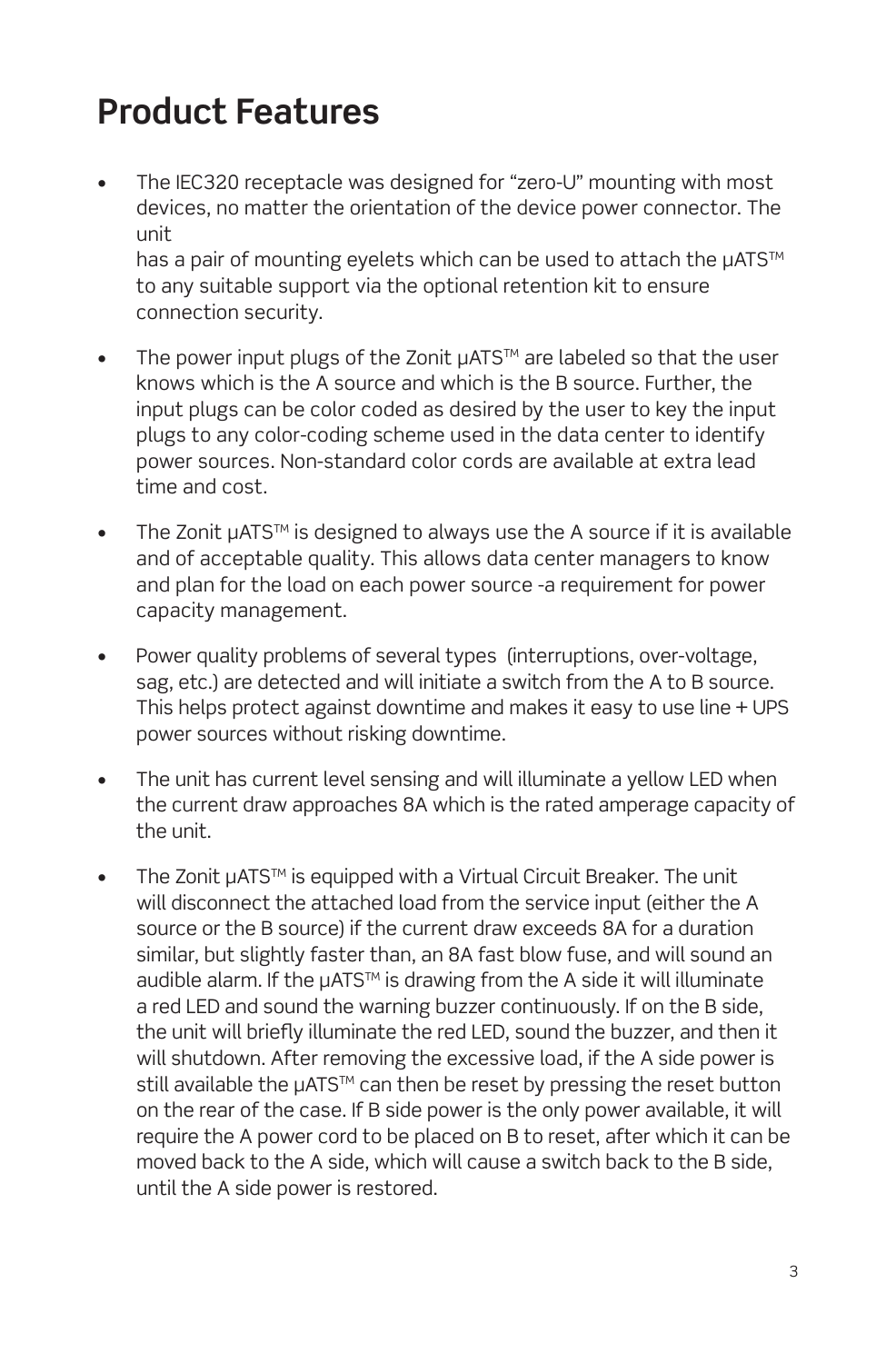## **Installation**

- Unpack the  $\mu$ ATS<sup>TM</sup> shipping carton and verify the unit is intact and undamaged and is the model ordered for the desired application.
- $\bullet$  Insert the  $\mu$ ATS<sup>TM</sup> main unit via the integral IEC320 C13 receptacle into the equipment to be powered. If the plug on the µATS™ will not insert because of clearance issues, order the optional Y cord output. Do NOT yet plug in either the A or B input cords of the µATS™ - that will be done at a later step.
- If it is desired or required to physically secure the  $\mu$ ATS™ to the equipment, then use the µATS™ Retention Kit (Part Number µATS1-RET) and follow the included instructions to physically secure the µATS™ to the equipment.
- Check that the equipment is turned off if a power supply switch is on the equipment.
- Now insert the  $\mu$ ATS<sup>TM</sup> A power source cord into a suitable 208-240VAC receptacle that supplies the primary power source. Remember that the µATS<sup>™</sup> will always use the A power source when it is available. Then, insert the µATSTM B power source cord into a suitable 208-240VAC receptacle that supplies the secondary B power source. The illumination of the µATS<sup>™</sup> LED indicators will show that the unit is operational. Note: If the equipment has no power switch it will turn on as soon as the A side µATS<sup>™</sup> power cord is connected.

If the equipment has a power switch, turn it on.

#### **Optional Accessories**

The following optional accessories are available for the Zonit µATS™.

- 1. µATSTM Retention Kit Order Part Number µATS1-RET. This kit consists of a pair of keyhole style brackets and matching zip-lock nylon ties. Use it in situations where it is desirable to physically attach the Zonit  $\mu$ ATS™ to the equipment being powered.
- 2. Y Cord Output with C13 receptacle on 12" output cord. It is used to connect the µATS<sup>™</sup> to the equipment being powered in situations where clearance to plug it in directly is an issue or it is desired to place the µATS<sup>™</sup> in a location where its indicators can more conveniently be viewed.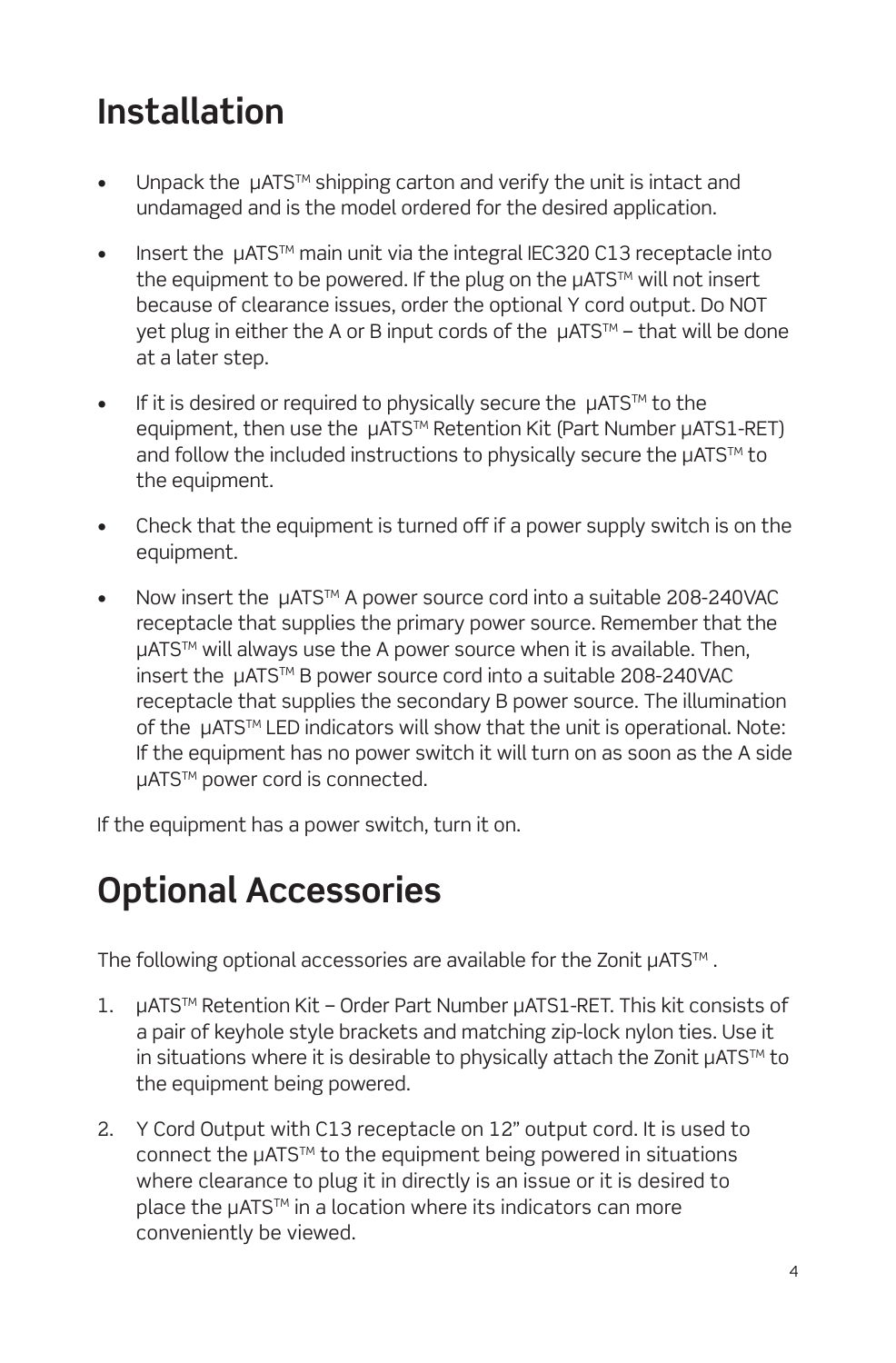### **µATSTM Operational LED Indicators**

The µATS<sup>™</sup> has five LED indicators: green, blue, orange, yellow and red. It also has an audible alarm. They are used as follows to indicate the operational state of the µATS™:

- Green LED lit: The µATS<sup>™</sup> is operating normally and drawing power from the A power source.
- $\bullet$  Orange LED lit: The  $\mu$ ATS<sup>TM</sup> is detecting an over-voltage condition on the A power source and has disconnected from that source. It is drawing on the B power source (where over-voltage is not monitored). The µATS™ will continue to monitor the voltage on the A source and switch back to the A source once the over-voltage condition is corrected.
- $\bullet$  Red LED lit: The  $\mu$ ATS<sup>TM</sup> has had its 8A capacity limit exceeded and activated the Virtual Circuit Breaker, disconnecting from both power sources. An audible alarm will be generated. To reset the µATS™ after correcting the overload condition the reset button on the rear of the unit must be pressed or the A power source must be shut off and restored (cycled).
- $\bullet$  Yellow LED lit: The  $\mu$ ATS<sup>TM</sup> is operating normally, however the current draw is approaching 8A. The user should review if current draws will exceed 8A in cold start scenarios, which could trip the Virtual Circuit Breaker.
- $\bullet$  Blue LED lit: The  $\mu$ ATS<sup>TM</sup> is operating normally and drawing power from the B power source. The primary source is offline and not available or in an under-voltage or over-voltage condition.

No LEDs lit: The µATS<sup>™</sup> is not receiving power from the A or B sources, has experienced an overload while on the B side with the A side unavailable, or it has blown its internal protective overload fuses. If the fuses are blown, the unit must be returned to Zonit for service. To determine if the unit has overloaded while on the B side when the A side was unavailable, plug the A side input plug into a known good power source and the unit will reset if it is working properly.

Important Note: The µATSTM continues to connect the A source to the C13 outlet, even if the internal circuit board fails, which could result in no LEDs being lit. The automatic transfer switch function will not work, but the unit will continue to pass power from the A source to the C13 outlet.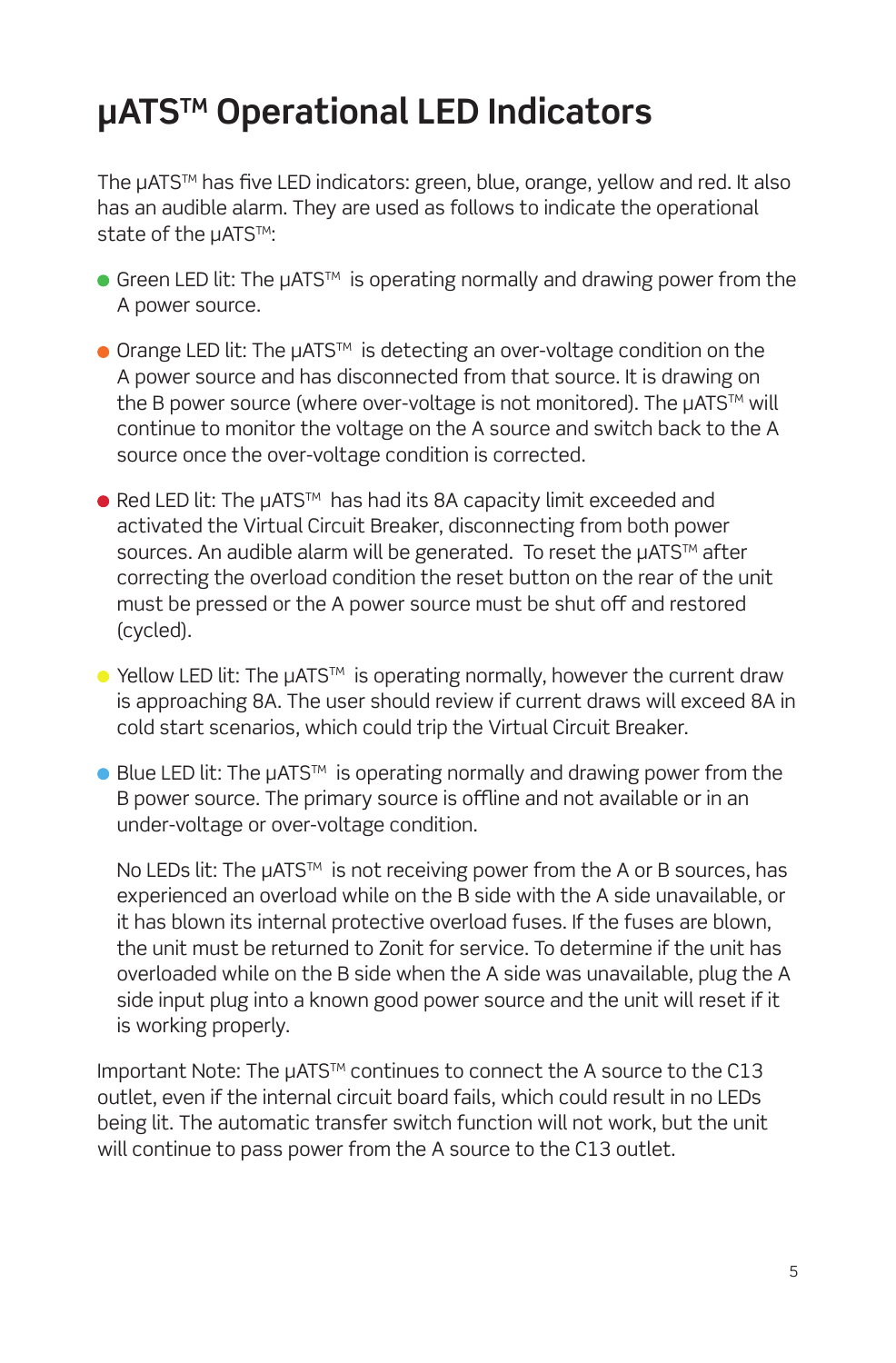## **Troubleshooting**

The µATS<sup>™</sup> is designed and tested for the highest reliability possible. Factory testing is extensive, and all circuits are fully tested for load capacity, isolation, circuit breaker trip limits, etc. Problems encountered with improper voltages or inactive circuits will generally be traced to abnormal conditions of the branch circuit wiring delivering the source power to the µATS™. This unit contains no serviceable parts and must be returned to the manufacturer for repair or replacement.

If any condition exists that would indicate a problem, follow this process:

- 1. Check A and B source panel(s) (or PDU) circuit breakers. Be sure the A and B branch circuit breakers are fully engaged. Snap them off and back on again. Check the LED indicators at the µATS™.
- 2. Using a different µATS™, if available, can be useful in determining if the circuit is at fault or if the µATS<sup>™</sup> is the source of the problem. If the same results are attained with two µATS<sup>™</sup> units, the problem is likely to be in the branch feeder circuit.
- 3. If a problem is indicated on only one plug-strip feeding the µATS™, or at a particular receptacle on a plugstrip, move µATS™ input plug(s) to receptacles on plugstrips that test OK.
- 4. The following tests should be done by a qualified electrician only. Using a suitable volt meter, test the 208-240VAC A and B source receptacles.
	- a. Verify inter-phase voltage of 410 to 480VAC.
	- b. Verify phase to neutral voltages of 208 to 240VAC.
	- c. Verify 0.0 volts from Neutral to Ground.
	- d. Verify less than 1 ohm from Neutral to Ground.
- 5. If any fault is located with the branch feeder circuit, have a certified electrician correct it.
- 6. If the branch feeder circuit checks out as acceptable and a problem persists at the µATS<sup>™</sup>, return it to the factory.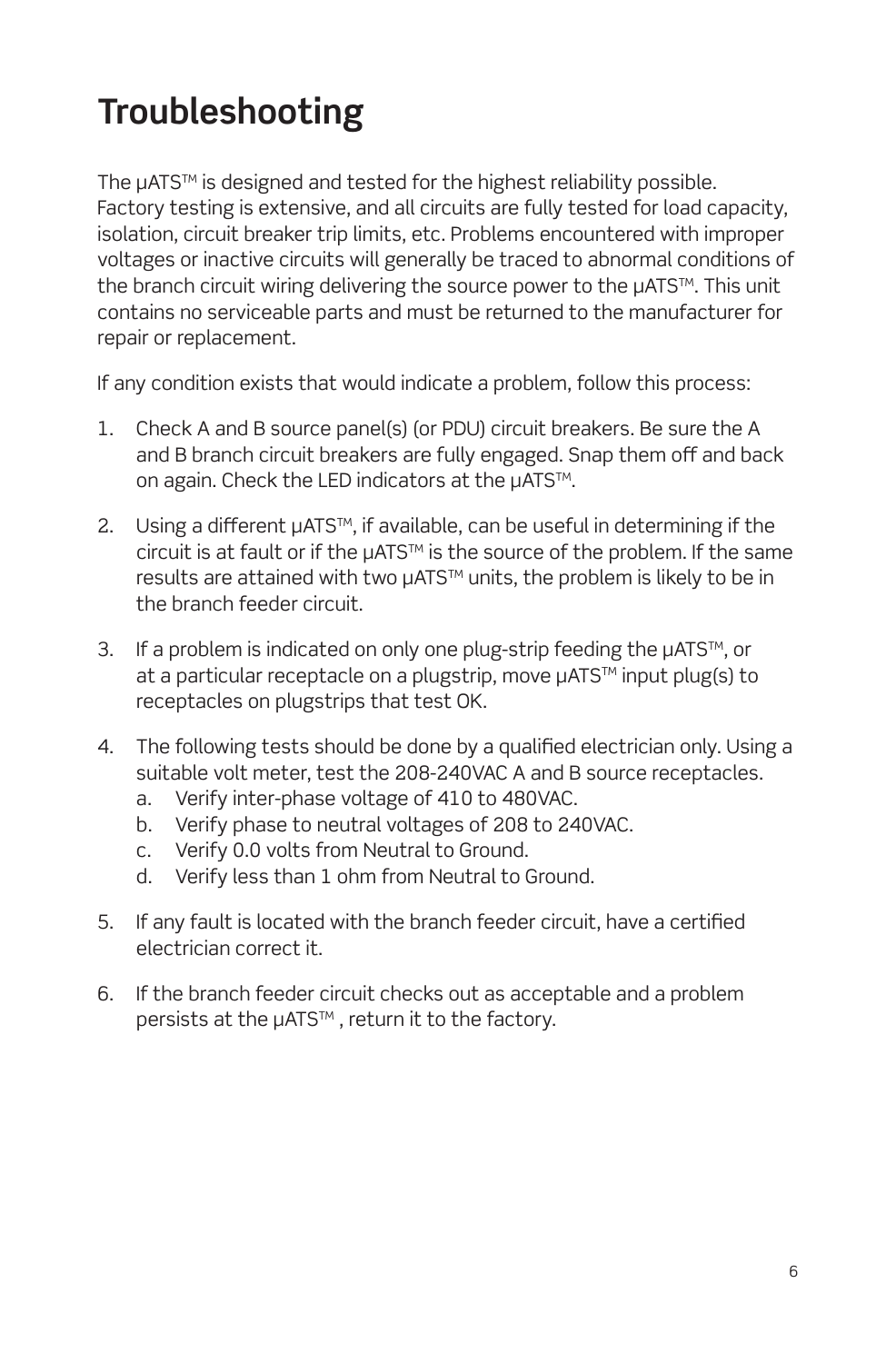#### **Warranty**

The µATS<sup>™</sup> made by Zonit Structured Solutions, LLC in the U.S.A. is warranted to be free of defects in materials and workmanship for a period of 3 years from date of purchase. If the product becomes defective during the warranty period, we will elect to either repair or replace it free of charge. After contacting Zonit Structured Solutions, LLC for a return authorization, send the product (with the original proof of purchase and freight prepaid) to Zonit Structured Solutions, LLC, 1790 30th Street #140, Boulder, Colorado, 80301.

This warranty does not include repair or replacement of any connected equipment. This warranty excludes damage to Zonit product if a surge or spike reaches the product through an unprotected source connected to it. It does not apply to any product which has been repaired or altered in any manner by anyone other than Zonit Structured Solutions, LLC or to any product which has been installed, connected, used, or otherwise adjusted other than in accordance with written instructions furnished by Zonit Structured Solutions, LLC. Zonit Structured Solutions, LLC shall also not be obligated to repair or replace the product which is found to be in need of repair because of damage resulting from accident or misuse. Zonit Structured Solutions, LLC makes no other express warranty for the product. No agent, representative, dealer, or employee of Zonit Structured Solutions, LLC has the authority to increase or alter the obligations or limitations of this warranty.

THIS WARRANTY IS IN LIEU OF ALL OTHER EXPRESS OR IMPLIED WARRANTIES INCLUDING THE IMPLIED WARRANTIES OF MERCHANTABILITY OR FITNESS FOR A PARTICULAR PURPOSE, WHETHER ARISING BY LAW, CUSTOM, OR CONDUCT, AND THE RIGHTS AND REMEDIES PROVIDED UNDER THIS WARRANTY ARE EXCLUSIVE AND IN LIEU OF ANY OTHER RIGHTS OR REMEDIES. IN NO EVENT SHALL ZONIT STRUCTURED SOLUTIONS LLC BE LIABLE, WHETHER IN CONTRACT. UNDER ANY WARRANTY, IN TORT (INCLUDING NEGLIGENCE), IN STRICT LIABILITY OR OTHER-WISE, FOR SPECIAL, INCIDENTAL, CONSEQUENTIAL, INDIRECT OR OTHER SIMILAR DAMAGES, INCLUDING, BUT NOT LIMITED TO, PERSONAL INJURY, PROPERTY DAMAGE, DAMAGE TO OR LOSS OF EQUIPMENT. LOST PROFITS OR REVENUE, COSTS OF RENTING REPLACEMENTS AND OTHER ADDITIONAL EXPENSES. ZONIT STRUCTURED SOLUTIONS, LLC'S LIABILITY SHALL NOT IN ANY EVENT EXCEED THE AMOUNT OF THE PURCHASE PRICE OF THE PRODUCT. Some states do not allow limitations on how long an implied warranty lasts, and some states do not allow the exclusion or limitation of incidental or consequential damages, so the above limitation and exclusion may not apply to you. This warranty gives you specific legal rights and you may also have other rights which vary from state to state.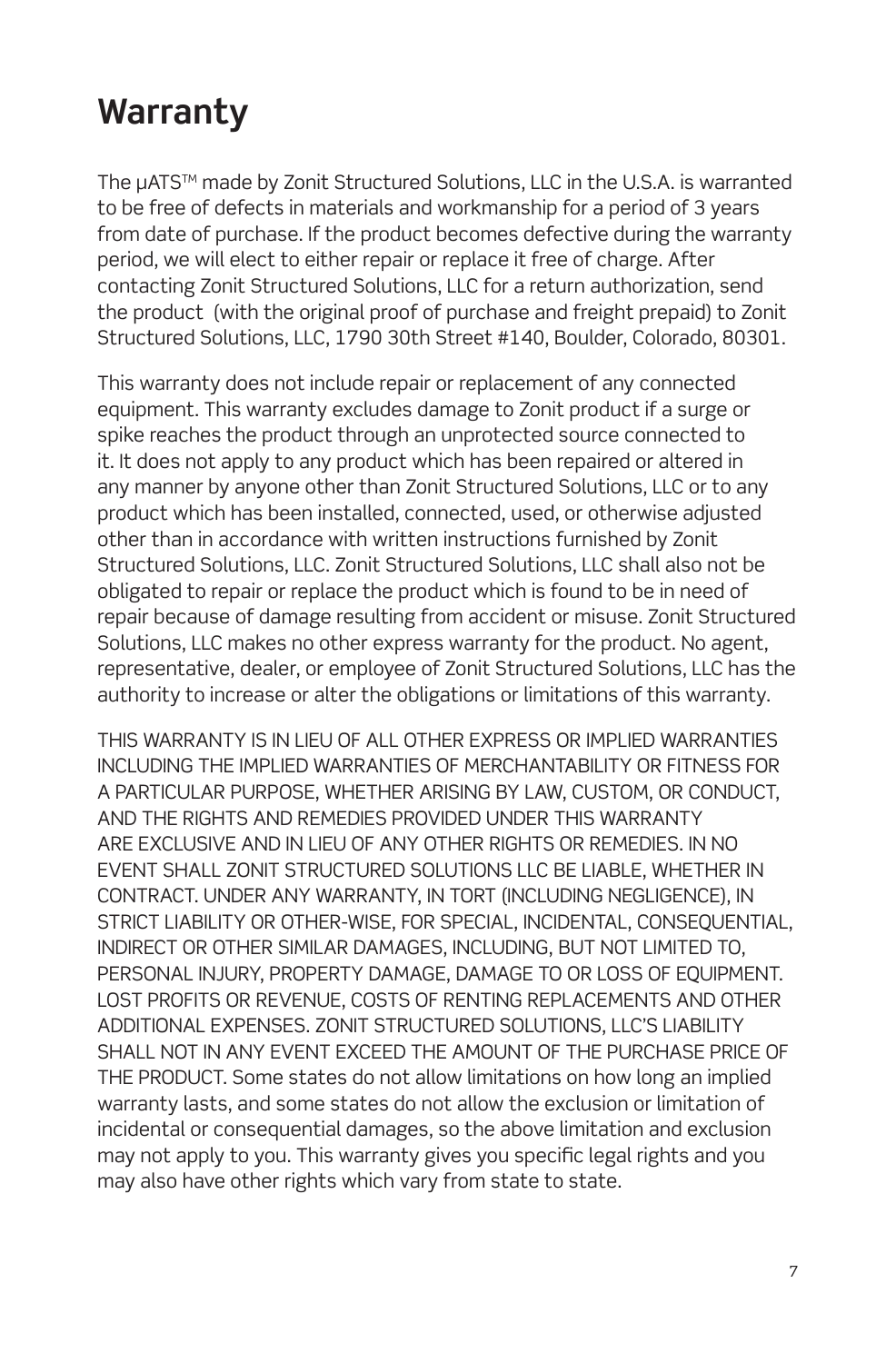## **Specifications**

Zonit µATS1-HV

| <b>ELECTRICAL</b>                |                                                                                 |  |
|----------------------------------|---------------------------------------------------------------------------------|--|
| Nominal Input Voltage Range      | 208-240 V                                                                       |  |
| Nominal Input Frequency          | 50/60 Hz                                                                        |  |
| Input Connectors                 | IEC C14 plugs on 2 foot attached<br>cords. 6 foot cords available.              |  |
| <b>Output Connectors</b>         | One IEC C13 receptacle. Y cord and<br>hydra outputs available.                  |  |
| Maximum total current draw       | 8A                                                                              |  |
| <b>PHYSICAL</b>                  |                                                                                 |  |
| Size $(H \times W \times D)$     | $0.75 \times 1.60 \times 4.25$ in<br>$(1.9 \times 4.06 \times 10.8 \text{ cm})$ |  |
| Weight                           | 0.91b(3.9kg)                                                                    |  |
| Shipping weight                  | Qty.1: 1.1 lb (0.5 kg), Qty. 25: 24.5 lb<br>$(11.1 \text{ kg})$                 |  |
| <b>FNVIRONMENTAI</b>             |                                                                                 |  |
| Elevation: Operating (above MSL) | 0 to 10,000 ft (0 to 3000m)                                                     |  |
| Elevation: Storage (above MSL)   | 0 to 50,000 ft (0 to 15 000m)                                                   |  |
| Temperature: Operating           | 23 to 140 F (-5 to 60 C)                                                        |  |
| Temperature: Storage             | $-13$ to $149$ F ( $-25$ to 65 C)                                               |  |
| Operating Humidity               | 0 to 95%, non-condensing                                                        |  |
| <b>APPROVALS</b>                 |                                                                                 |  |
| Safety Verification              | US & Canada: UL/cUL - Europe: CE                                                |  |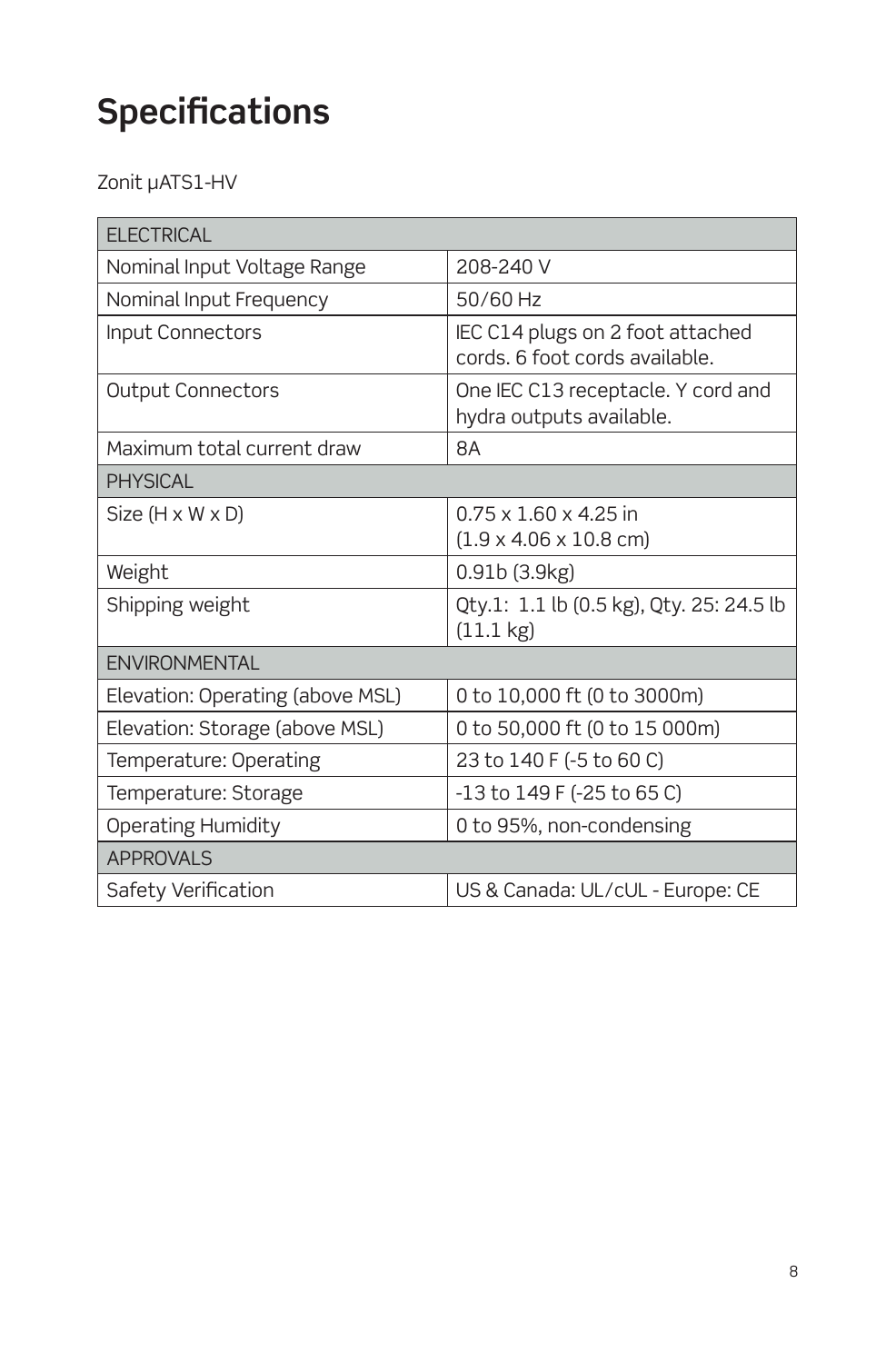## **Appendix A**

| Product ID:  | Zonit <sup>®</sup> Micro Automatic Transfer Switch ("µATS™")                                                                                                                                                                                                                     |
|--------------|----------------------------------------------------------------------------------------------------------------------------------------------------------------------------------------------------------------------------------------------------------------------------------|
| Model:       | All                                                                                                                                                                                                                                                                              |
| Option       | µATS™ Retention Kit - Part Number µATS1-RET                                                                                                                                                                                                                                      |
| Description: | This kit consists of a pair of keyhole style brackets and<br>matching zip-lock nylon ties. Use the kit in situations<br>where it is desirable to physically attach the Zonit µATS™<br>to the equipment being powered or secure it to the rack<br>where the equipment is mounted. |

#### **Installation**

Take the µATS™ Retention Kit out of its shipping materials (it may be bundled with a µATS™ unit or shipped separately, depending on how it was ordered) and verify that there are two keyhole style brackets



Figure  $1 - \mu$ ATS<sup>TM</sup> Retention Kit Materials

and two matching zip-lock nylon ties,intact and undamaged.

- Make sure that the equipment the µATS™ Retention Kit will be installed onto is powered down. If the equipment is already powered up, be sure to follow the manufacturers recommended shutdown procedure before powering it down.
- Locate a screw on the rear panel of the powered-down equipment that you are installing the µATS™ Retention Kit onto. Choose a screw that is close to the power inlet. Orient the zip-lock tie wrap retainer so that it will



Figure 2 – Installation of Tie Wrap Retainer

be pulled as close to the center axis of the power inlet as is practical. Loosen the screw slightly - only enough to slide the supplied tie wrap retainer underneath it. It is recommended that you do not remove the screw. Once the tie wrap retainer is slid underneath the screw, tighten it securely. See Figure 2 for an example installation.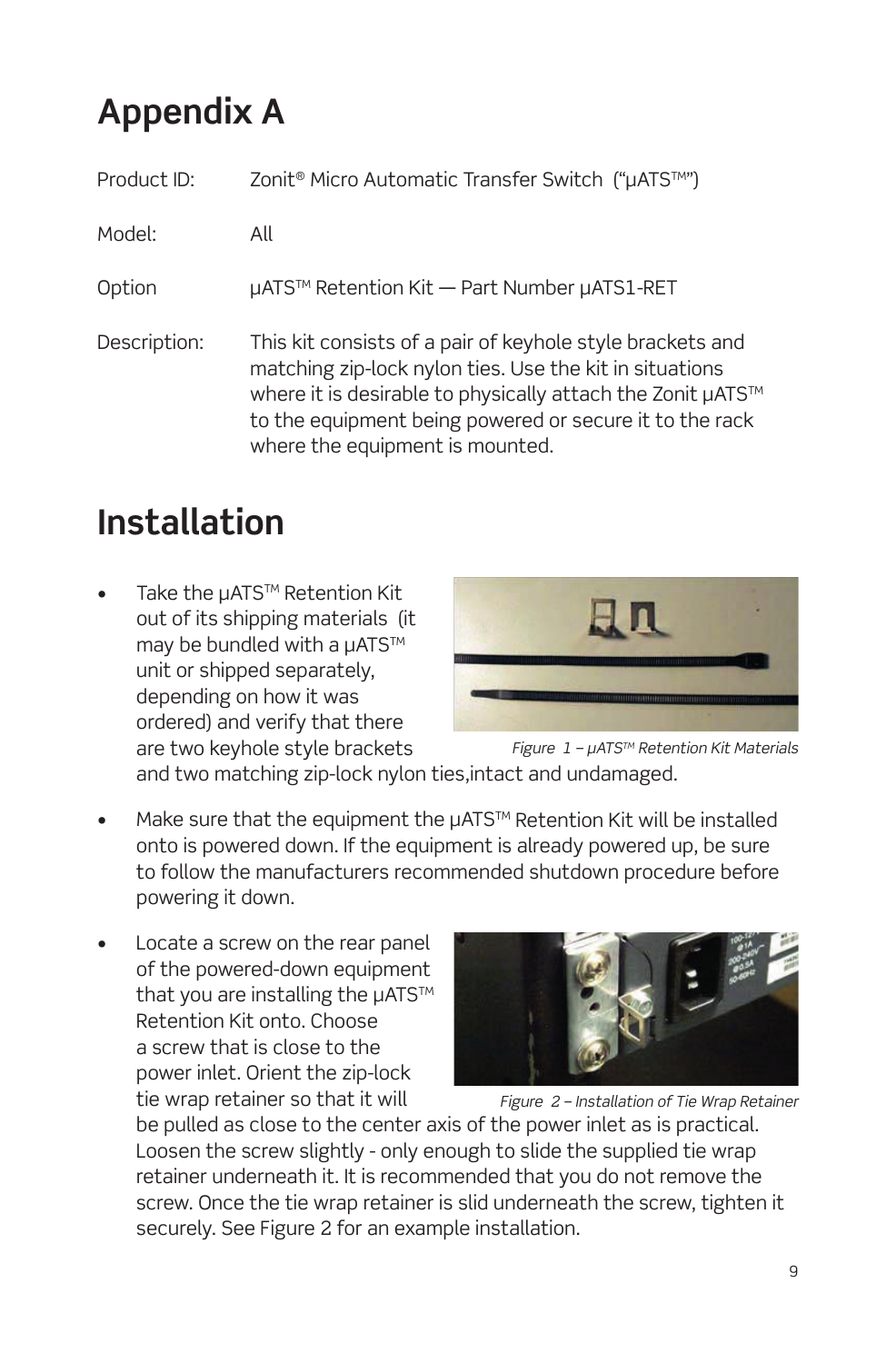- Insert the µATS<sup>™</sup> unit into the equipment to be powered.
- Take one or both of the zip-lock tie wraps supplied with the µATS™ Retention Kit and thread them through the retention eyelets in the case of the µATS<sup>™</sup>. If only one tie wrap will be used, it can be advantageous to thread it through both of the µATS™ retention eyelets as shown in Figure 3a and 3b. Note that the square end of the zip tie is positioned so that it is aligned parallel to the top edge of the µATS™ case. This makes threading and tightening the zip tie much easier.



Figures  $3a$  &  $3b$  −  $\mu$ ATS™ Retention Kit Installed

- If desired, clip off the excess length of the zip-lock tie with a suitable tool.
- Now connect the µATS™ to power following the instructions in the µATS<sup>™</sup> User Guide.
- Turn on the equipment following the manufacturers recommended startup procedure.